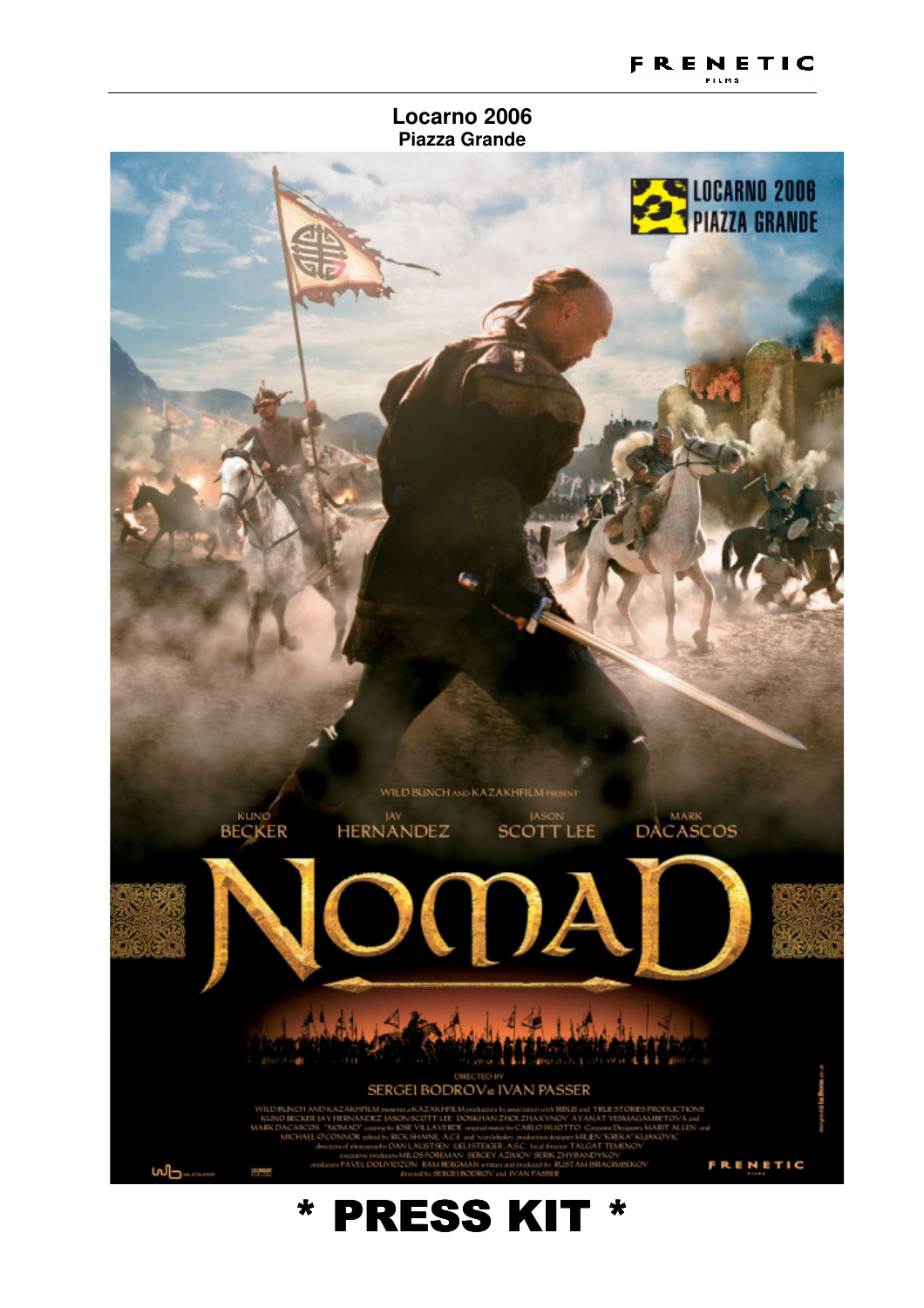## **Locarno 2006 Piazza Grande**

# NOMAD

# **A film by Sergei Bodrov and Ivan Passer**

**With** 

**Kuno Becker • Jay Hernandez • Mark Dacascos Jason Scott Lee • Doshkan Zholzhaxynov Ayanat Yesmagambetova** 

# Official Screening: 5.8.2006 21h30 PIAZZA GRANDE Press screening: 4.8.2006 16h15 KURSAAL

**Jason Scott Lee (actor) Ivan Passer (co-director) Rustam Ibragimbekov (screenwriter, producer) will be available for interviews Please contact the festival's press office or Uwe Lützen, prochaine ag, +41 78 648 36 66** 

**Press kit and stills are available at the festival's site www.pardo.ch or at www.frenetic.ch/presse** 

#### **INTERNATIONAL SALES**

Wild Bunch • 99 rue de la verrerie • F - 75004 Paris Tel.: +33 1 53 01 50 20, Fax: +33 1 53 01 50 49 www.wildbunch.biz

**Contact at Locarno Film Festival:** Lucie Kalmar, lkalmar@exception-wb.com Cell: +33 6 62 89 29 17

#### **SWISS DISTRIBUTOR**

Frenetic Films • Bachstrasse 9 • 8038 Zürich Tel. 01 488 44 00 • Fax 01 488 44 11 mail@frenetic.ch • www.frenetic.ch

**Contact at Locarno Film Festival:** Uwe Lützen, uwe.luetzen@prochaine.ch Cell: +41 78 648 36 66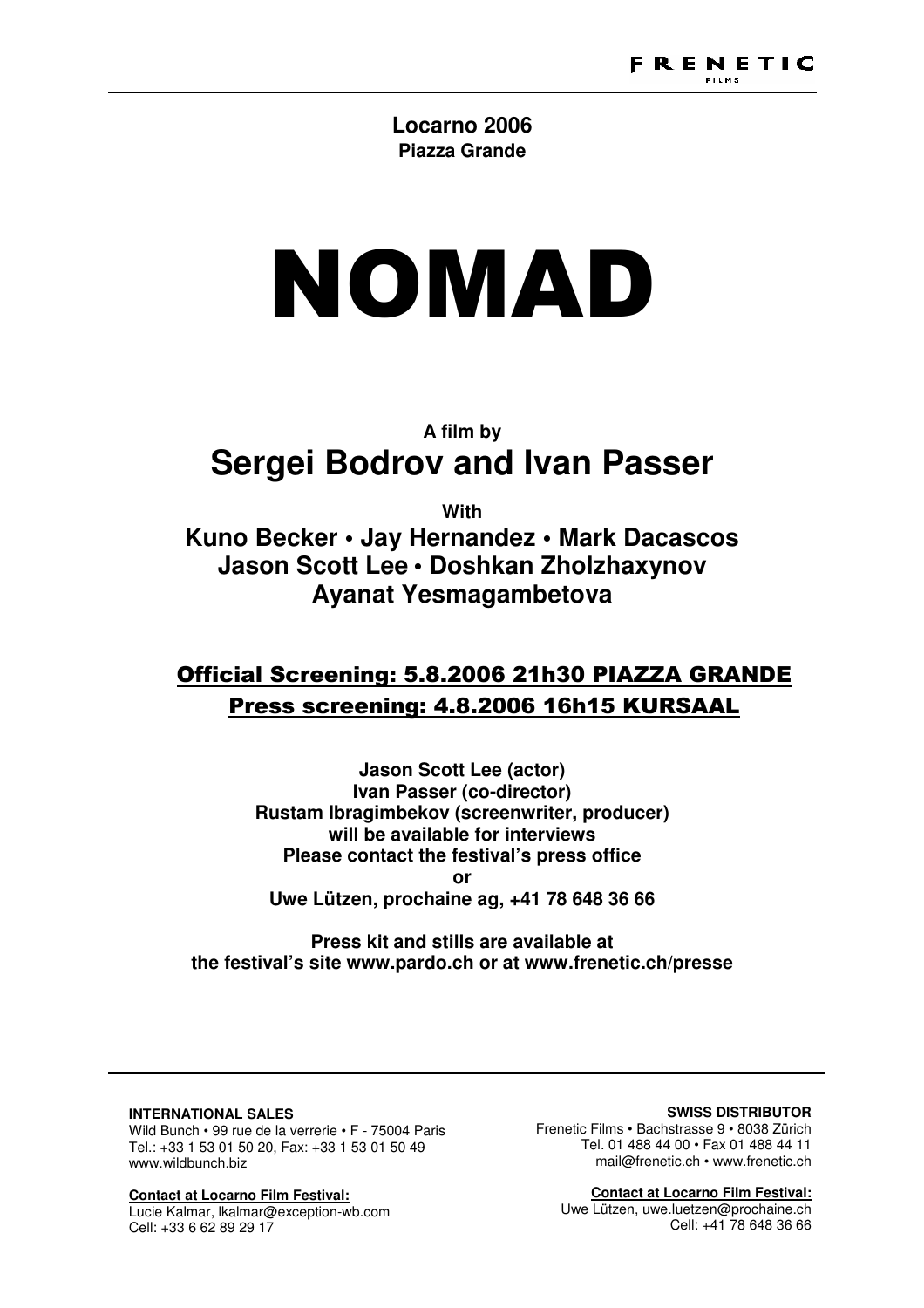## **ENGLISH SYNOPSIS**

18th century Kazakhstan, a vast, pitiless region of austere and terrible beauty, bordered by China, Russia and Tibet. Here the proud and warlike Kazakh tribes have survived and fought for centuries - against invaders, against their formidable Jungar enemies and amongst themselves.

Oraz, a mystic warrior possessed of great powers, foretells the birth of a new star, a hero. This boy - Mansur - is destined to unite the Kazakhs, and lead them to glorious victory against their enemies. Fearful of Oraz' prediction, the Jungar ruler Galdan orders his General, Sharish, to find the child and slay him. However, Oraz saves Mansur and delivers him to his father, Sultan Wali...

Extraordinary landscapes and ravishing design provide the exotic backdrop against which the breathtaking action is played out. Good confronts Evil, friendship is forged in adversity and tested by jealousy, love is sacrificed on the altar of Fate. And a legend is born.

Academy Award-winning screenwriter Rustam Ibragimbekov (Burnt by the Sun, Close to Eden, The Barber of Siberia) and Golden Globe / Emmy winning director Ivan Passer (Stalin), alongside co-director Talgat Temenov, have amassed a wealth of international talent both behind and in front of the camera - including costume designers Marit Allen (Hulk, Eyes Wide Shut, Dead Man) and Michael O'Connor (Harry Potter and The Chamber of Secrets, Greystoke), renowned swiss cinematographer Ueli Steiger (The Day After Tomorrow) and awardwinning production designer Miljen Kreka Kljakovic (Delicatessen, Underground) - to breathe vibrant life into their monumental vision of honour and treachery, passion and sacrifice, bloody conflict and triumphant rebirth.

## **SYNOPSIS FRANÇAIS**

Le Kazakhstan du XVIIIe siècle, une région vaste et impitoyable à la beauté austère et terrifiante, bordée par la Chine, la Russie et le Tibet. C'est ici que vivent depuis des siècles les fières tribus guerrières Kazakhs et qu'elles se battent contre les envahisseurs, contre leurs redoutables ennemis, les Jungar, et entre elles.

Oraz, un guerrier mystique aux pouvoirs surnaturels, prédit la naissance d'un héros. Ce garçon, nommé Mansur, est destiné à unir les Kazakhs, et à les conduire à une glorieuse victoire contre leurs ennemis. Craignant que la prédiction d'Oraz ne se réalise, Galdan, le chef des Jungar, ordonne à son général, Sharish, de trouver l'enfant et de le tuer. Mais Oraz sauve Mansur et le confie à son père, le sultan Wali...

Le scénariste Rustam Ibragimbekov, (Soleil trompeur, Urga, Le Barbier de Sibérie) qui a

## **SYNOPSIS DEUTSCH**

Im 18. Jahrhundert kamen verschiedene Nomadenstämme überein, Kasachstan zu gründen. In diesem riesigen Territorium zwischen China, Tibet und Russland, gigantisch und Furcht einflössend zugleich, verteidigten die indigenen Stämme seit Jahrhunderten ihre Unabhängigkeit gegen Invasoren.

Sie bekämpften sich aber auch untereinander. Bodrovs Film lässt diesen historischen Moment mit epischem Gestus wieder aufleben. Fast wie in einem Western werden darin vor eindrücklichen Landschaftsbildern Liebesgeschichten und Schlachtszenen miteinander verknüpft.

NOMAD glänzt mit einer atemberaubenden Kinokulisse und hat eine beachtliche Produktionsgeschichte: Der Oscarpreisträger Rustam Ibragimbekov als Drehbuchautor, Sergei Bodrov und Golden Globe/Emmy-Gewinner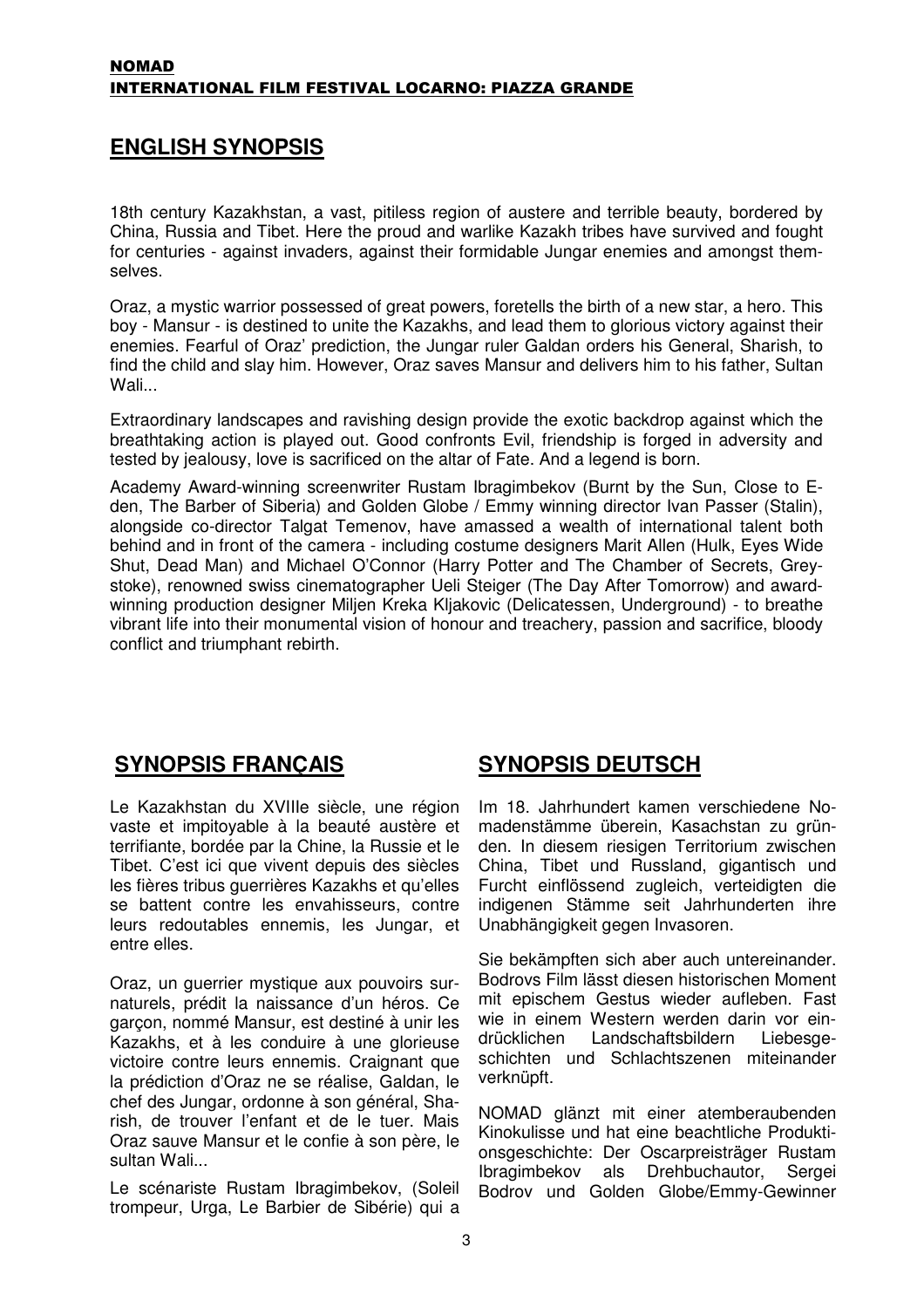#### NOMAD INTERNATIONAL FILM FESTIVAL LOCARNO: PIAZZA GRANDE

remporté un Academy Award, et le metteur en scène Ivan Passer, couronné par un Golden Globe et un Emmy Award (Staline), accompagné du co-réalisateur Talgat Semenov, ont su s'entourer des meilleurs talents internationaux tant devant que derrière la caméra – les chefs costumiers Marit Allen (Hulk, Eyes Wide Shut, Dead Man) et Michael O'Connor (Harry Potter et la Chambre des secrets, Greystoke), le célèbre directeur de la photographie suisse Ueli Steiger (Le Jour d'après) et le chef décorateur Miljen Kreka Kljakovic, lui aussi primé (Delicatessen, Underground) – pour donner vie à leur vision monumentale de l'honneur et de la trahison, de la passion et du sacrifice, d'un conflit sanglant et d'une renaissance triomphale.

Ivan Passer als Regisseuren haben zusammen mit Ko-Regisseur Talgat Temenov internationale Talente vor und hinter der Kamera versammelt: Die Kostümdesignerin Marit Allen (HULK, EYES WIDE SHUT, DEAD MAN) und Michael O'Connor (HARRY POTTER AND THE CHAMBER OF SECRETS, GREYSTO-KE), ebenso wie den Schweizer Kameramannn Ueli Steiger (THE DAY AFTER TO-MORROW) und den preisgekrönten Production Designer Miljen Kreka Kljakovic (DELICA-TESSEN, UNDERGROUND) – sie alle, zusammen mit dem beeindruckenden Cast, hauchen dem monumentalen Film und einem packenden Genre neues Leben ein.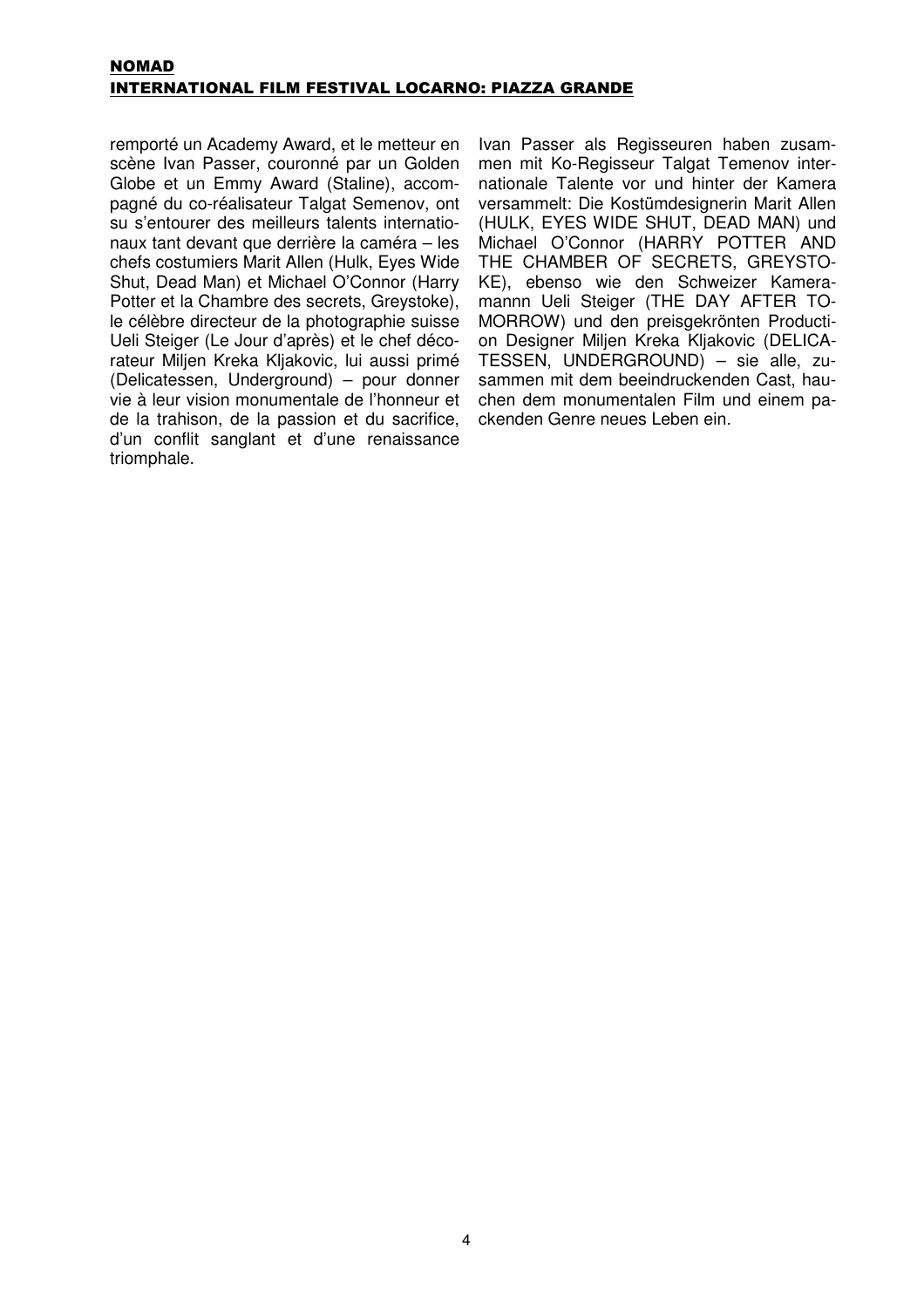## **SERGEI BODROV: DIRECTOR'S STATEMENT**

NOMAD was a great adventure. It was a such big movie that it took two cinematographers to shoot, three directors to direct, a few years to make. Each of us tried very hard.

I personally always was facinated by Kazakhstan and I still have a lot of personal connections with this country. I lived here many years, I made here my first movies. I know that Locarno welcomed many intresting films from Kazakhstan and helped to introduce the young talented filmakers to the world.

But the country was waiting for the epic movie. I couldnt say "no" when I was asked to help.

I think that it turned out as a really Kazakh film shot in the hot steppes with a huge crew, with the cast around the word and a with lot of passion.

I hope it will look good on the big screen on Piazza Grande. Pity, that I cant attend the screening. I am shooting another adventure film THE MONGOL in China.

SERGEI BODROV

## **Sergei Bodrov: Bio/Filmography**

Sergei Bodrov was born and grew up in the Far East of Russia.

He worked as a journalist before he wrote scripts for over 20 films.

He's the co-writer of the movie "East-West" and author of the book "Liberte = Paradis" published by Actes Sud in France.

He made his first movie as a director in Kazakhstan. He loves and knows Central Asia. He's well known through his film "Prisoner of the Mountains" the recipient of the FIPRESCI International Critics Prize at Cannes, an Academy Award Nomination in the category "Best Foreign Film", and European Academy Award for "Best European Writer of the Year". He is currently shooting new film "The Mongol", the story of Genghis Khan. Bodrov lives in Moscow, Arizona and Kazakhstan

#### **Filmography (selected)**

#### **Director**

NOMAD (2004) BEAR'S KISS (2002) THE QUICKIE (2001) KAVKAZSKIY PLENNIK (1996) BELYY KOROL, KRASNAYA KOROLEVA (Russkie) (1992)

#### **Writer**

SHIZA (2004) BEAR'S KISS (2002) THE QUICKIE (2001) (screenplay) (story) SYOSTRY (2001) (story) KAVKAZSKIY PLENNIK (1996)

BELYY KOROL, KRASNAYA KOROLEVA (Russkie) (1992) LYUBIMAYA ZHENSHCHINA MEKHANIKA GAVRI-LOVA (1981) BALAMUT (1978)

**Producer**  SHIZA (2004) BEAR'S KISS (2002) SOMEBODY TO LOVE (1994) (associate producer)

#### **Actor**

CHUZHAYA BELAYA I RYABOY (1986) PERVOYE SVIDANIYE (1960)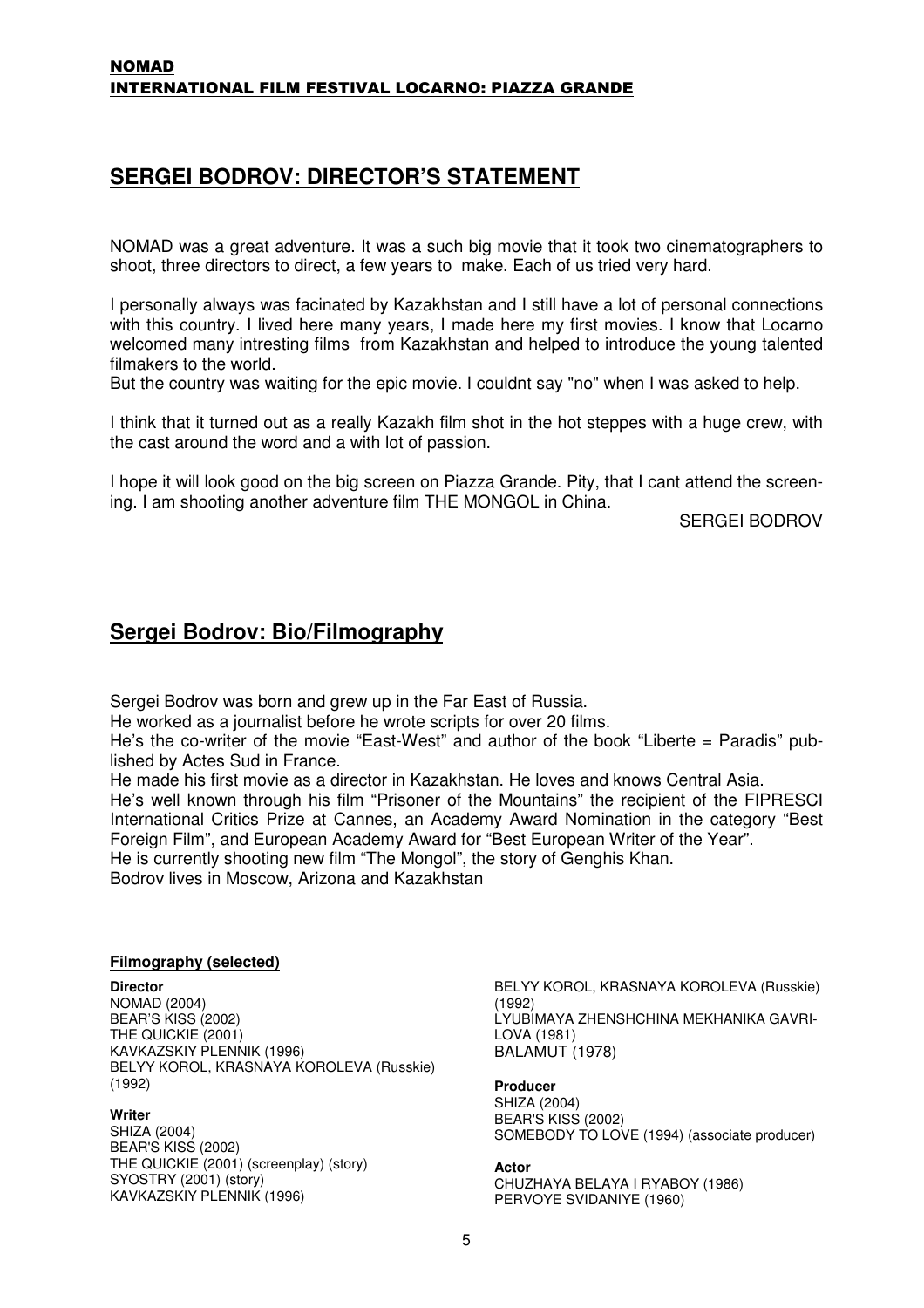### **IVAN PASSER: DIRECTOR'S STATEMENT**

This film is a window into the turbulent history of the Kazakh people, long shrouded in mystery to the outside world. It attempts to show their strong character, colourful costumes, original customs and the breathtaking landscape through which they roamed.

IVAN PASSER

## **Ivan Passer: Bio/Filmography**

Born in Prague. Studied film direction at the Academy of Fine Arts, part of Prague's Charles University.

Co-screenwriter and First assistant of films directed by Milos Forman in Czechoslovakia: BLACK PETER: Best Film, Locarno Film Festival 1963 LOVES OF A BLOND: Nominanted for Academy Award for Best Foreign Language Film 1965 FIREMEN'S BALL: Nominated for Academy Award for Best Foreign Language Film 1967

Passer then directed his internationally acclaimed: BORING AFTERNOON and INTIMATE LIGHING. After the Soviet invasion, he moved to the USA in 1969.

#### **Filmography**

| 1964 | <b>BORING AFTERNOON</b><br>(Film Studio Barrandov, Prague)<br>based on a short story by Bohumil Hrabal<br>1965: Best Dramatic Short, Mannheim Film Festival                                                                                                                    | 1986<br>1988 |
|------|--------------------------------------------------------------------------------------------------------------------------------------------------------------------------------------------------------------------------------------------------------------------------------|--------------|
| 1965 | INTIMATE LIGHTING (Film Studio Berrandov, Prague)<br>1966: Jury Award, San Sebastian Film Festival<br>1966: Audience Award, Montreal Film Festival<br>1966: Selection New York Film Festival                                                                                   | 1990         |
| 1971 | <b>BORN TO WIN: (United Artists)</b><br>George Segal, Karen Black, Robert de Niro<br>1971: New York Film Critics' Award                                                                                                                                                        | 1991         |
| 1974 | LAW AND DISORDER: (Columbia release)<br>Carroll O'Conner, Ernest Borgnine<br>1975: Best Director, Teheran Film Festival                                                                                                                                                        | 1992         |
| 1975 | CRIME AND PASSION: (AIP release)<br>Karen Black, Omar Sharif                                                                                                                                                                                                                   | 1994         |
| 1978 | SILVER BEARS: (Columbia release)<br>Michael Caine, Cybill Shepherd                                                                                                                                                                                                             | 1995         |
| 1981 | <b>CUTTER'S WAY (United Artists)</b><br>Jeff Bridges, John Heard<br>1981: Best Film and Best Director, New York<br>Film Critics' Award<br>1982: Best Film, Best Director, Festival of<br>American Films, Houston<br>1982: Prix de la Critique, Best Film of the Year, Brussels | 1999<br>2000 |
| 1985 | <b>CREATOR (Universal)</b><br>Peter O'Toole, Virginia Madsen                                                                                                                                                                                                                   |              |

- THE EMPEROR'S NIGHTINGALE (Showtime) Mick Jagger, Barbara Hershey
- HAUNTED SUMMER (Cannon) Eric Stoltz, Alice Krige, Laura Dern, Philip Anglim 1988: Official selection, Venice Film Festival
- FOURTH STORY (Showtime) Mimi Rogers, Mark Harmon
- PRETTY HATTIE'S BABY Alfre Woodard, Jill Clayburgh, Charles S. Dutton
- STALIN (HBO) Robert Duvall, Julia Ormond, Joan Plowright 1992: Emmy Award, Best Film Best Actor, Robert Duvall Ace Award: Best Cinematography Vilmos Zsigmond
- WHILE JUSTICE SLEEPS (NBC) Cybill Shepherd, Tim Matheson
- KIDNAPPED (Francis Ford Coppola/Robert Halmi based on the novel by Robert Louis Stevenson Armand Assante
- THE WISHING TREE (Phoenix/Showtime) Alfre Woodard, Blair Underwood
- PICINC (Columbia-Tristar/CBS) based on William Inge's Pulitzer prize-winning play Gretchen Mol, Josh Brolin, Mary Steenburgen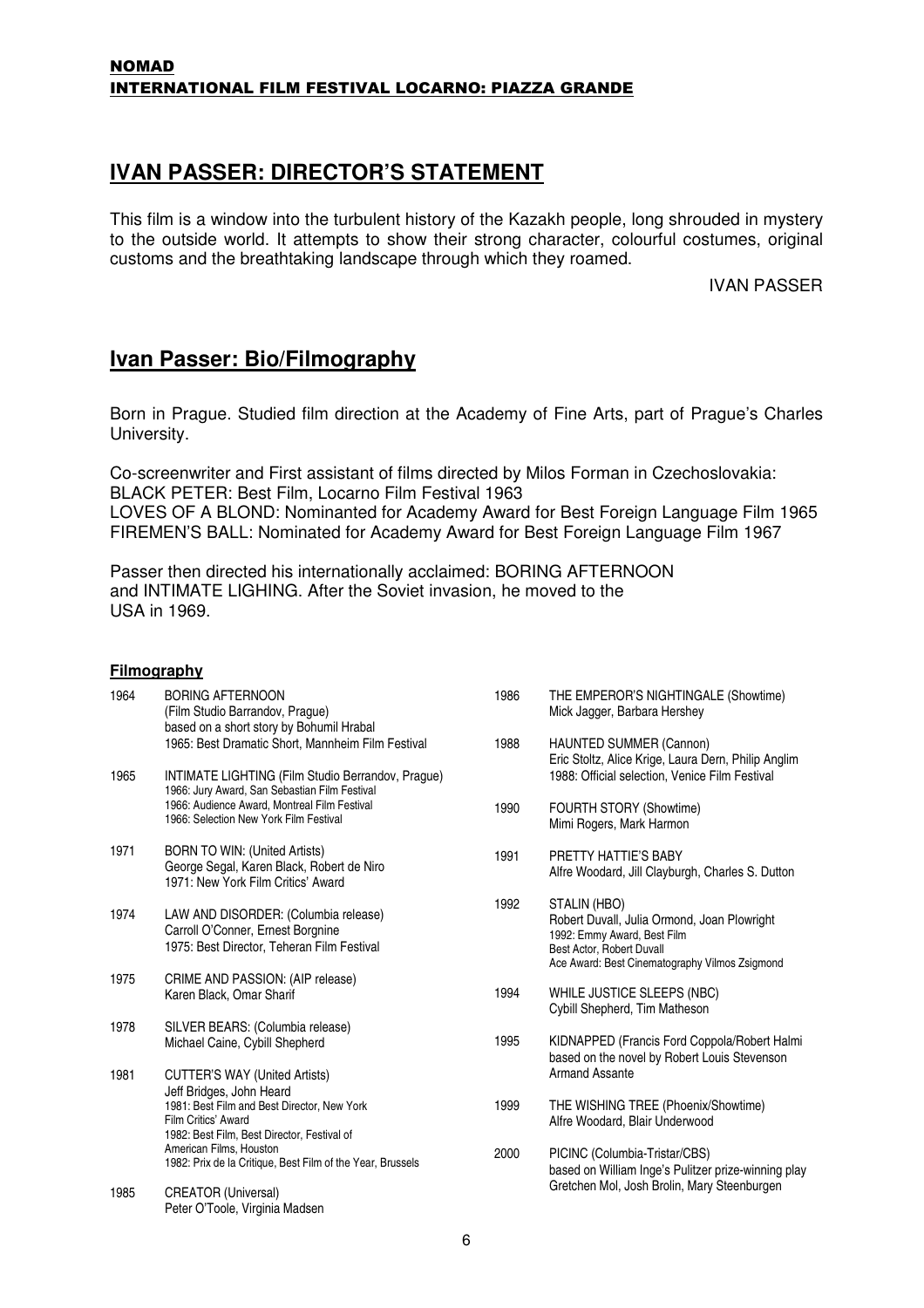## **CAST – FILMOGRAPHY**

## **Kuno Becker (Mansur)**

Kuno Becker was born on the  $14<sup>th</sup>$  January 1978 in Mexico City.

#### **Filmography (selected)**

GOAL!, Danny Cannon (2005) IMAGINING ARGENTINA, Christopher Hampton (2004) LUCIA, LUCIA, Antonio Serrano (2003)

## **Jay Hernandez (Erali)**

Jay Hernandez was born on the 20<sup>th</sup> February 1978 in Montebello, California.

#### **Filmography (selected)**

TORQUE, Joseph Kahn (2004) THE ROOKIE, John Lee Hancock (2002) JOY RIDE, John Dahl (2001) CRAZY/BEAUTIFUL, John Stockwell (2001)

## **Jason Scott Lee (Oraz)**

Of Hawaiian and Chinese descent, Jason Scott Lee was born on the 19<sup>th</sup> November 1966 in Los Angeles, California.

#### **Filmography (selected)**

SOLDIER, Paul W.S. Anderson (1998) TALE OF THE MUMMY, Russell Mulcahy (1998) RAPA NUI, Kevin Reynolds (1994) DRAGON: THE BRUCE LEE STORY, Rob Cohen (1993)

## **Mark Dacascos (Sharish)**

Mark Dacascos was born on the 26<sup>th</sup> February 1964 in Honolulu, Hawaii.

#### **Filmography (selected)**

LE PACTE DES LOUPS, Christophe Gans (2001) CRYING FREEMAN, Christophe Gans (1995) ONLY THE STRONG, Sheldon Lettich (1993)

## **Ayana Yesmagambetova (Gaukhar)**

#### **Filmography (selected)**

MOLITVA LEYLY, Satybaldy Narymbetov (2002)